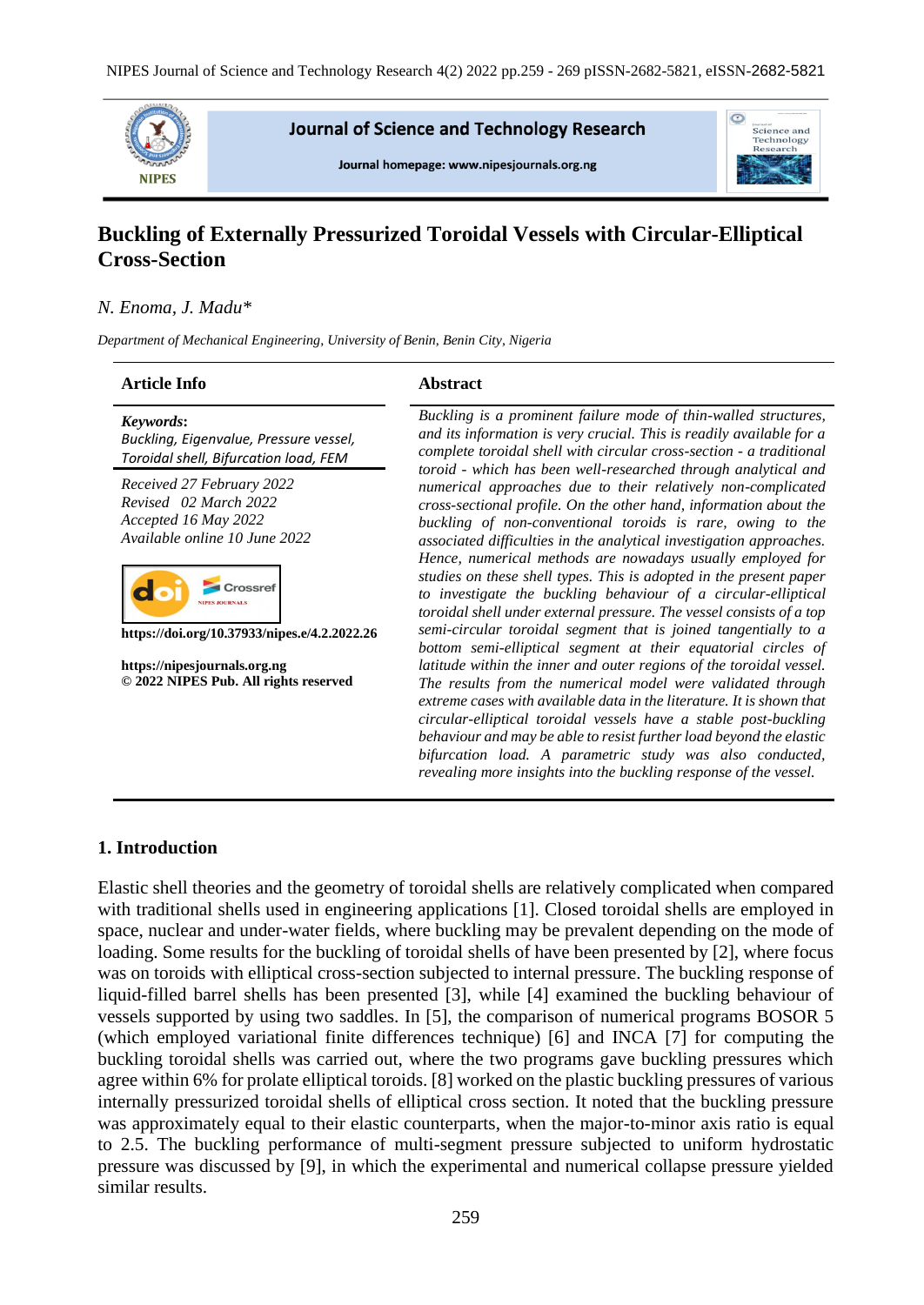The present paper numerically analyses the buckling behaviour of a novel toroidal vessel with circular-elliptical cross-section under external pressure loading, including the buckling response of the vessel due to changes in the cross-sectional geometrical parameters. The sketch of the nonconventional toroidal vessel is shown in Figure 1 with the loading and geometrical parameters. The vessel consists of a top semi-circular toroidal segment that is joined tangentially to a bottom semielliptical segment at their equatorial circles of latitude (at  $D^{\circ}$  in the outer region and  $D^{i}$  in the inner region of the vessel). Consequently, the total height of the vessel is  $a+b$ , where  $a$  is the local radius and the local (horizontal) semi-axis of the semi-circular and semi-elliptic toroidal segments, respectively, and  $\dot{b}$  is the local (vertical) semi-axis of the semi-elliptic segment. The toroidal mean radius of the vessel is denoted by  $A$  and the entire external surface of the vessel is subjected to a uniform pressure, which is denoted by a patch pressure load  $\hat{p}$  in Figure 1.



Figure1: Sketch of the cross-sectional view of a pressurised circular-elliptic toroidal vessel

### **2. Numerical modelling of the circular-elliptic toroid**

The FE modelling of the circular-elliptic toroidal vessel specimens was done in ABAQUS using both the three-node quadratic axisymmetric thin shell element (SAX2) and four-node doubly curved thin shell element (S4R), in accordance with the modelling procedure and assumptions of [10]. The element-type that gives the smallest eigenvalues was adopted in the modified Riks algorithm [11], which was implemented in ABAQUS for nonlinear static equilibrium solutions of unstable problems. The Riks algorithm has been employed here to investigate the nonlinear load-deflection behaviour of toroids, since it can detect and go beyond limit points. The toroidal shell material is modelled as elastic steel with Young modulus  $E = 210 \times 10^9 N/m^2$ , and Poisson's ratio  $v = 0.3$ . A preliminary mesh convergence study was conduction for each of the element types to establish the suitable mesh densities to be adopted. The following mesh densities were found to be appropriate for the toroidal models: an approximate global seeds size of 0.25 with a maximum deviation factor of 0.1 for the axisymmetric models (SAX2); and quad-dominated local seeds of approximate size 0.25 with a maximum deviation factor of 0.1 for the full models (S4R). Following the work of [10], the adopted boundary conditions leading to the lowest eigenvalues in this paper are presented in Table 1 for the axisymmetric models (SAX2) and the full models (S4R). As shown in the table, the nodes at the inner meeting circle of latitude are restrained translationally in the axial (meridional), and normal directions in the SAX2 models and all the nodes at the inner meeting circle of latitude are fully restrained translationally in the S4R models.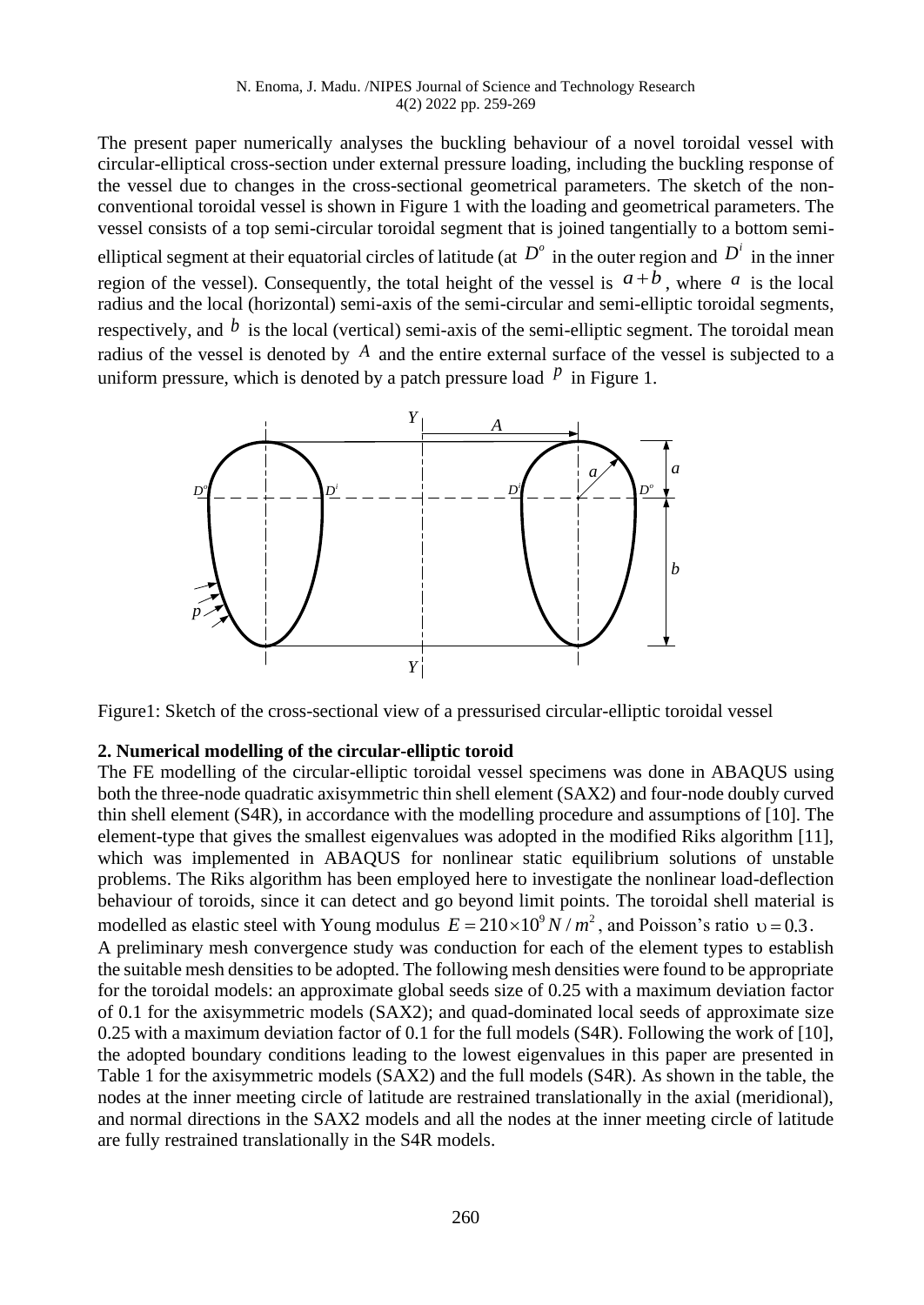#### N. Enoma, J. Madu. /NIPES Journal of Science and Technology Research 4(2) 2022 pp. 259-269

| SAX2 models      |                            |    | S <sub>4</sub> R models    |   |   |   |   |  |
|------------------|----------------------------|----|----------------------------|---|---|---|---|--|
| $\boldsymbol{u}$ | $\boldsymbol{\mathcal{U}}$ | rz | $\boldsymbol{\mathcal{U}}$ | v | u | Φ | w |  |
|                  |                            |    |                            |   |   | ≠ | ≠ |  |

Table1: Boundary conditions in both models

### **2.1. Numerical example and validation**

Eigenvalue analysis was initially conducted on an externally pressurised circular-elliptical toroidal vessel with  $b/a = 4.0$ ,  $A/a = 2.0$ ,  $a/t = 200$ , using both the SAX2 and S4R algorithms. The buckling plots of the first eigenmodes obtained from the two models are shown in Figure 2. The axisymmetric buckling mode from the SAX2 model is shown in a deformation scale of +4 in Figures 2(a), while the asymmetric bifurcation buckling mode (characterised by  $n = 27$  circumferential waves) from the S4R model is shown in a deformation scale of  $+2$  in Figures 2(b).



Figure 2 (a): SAX2 first axisymmetric buckling mode for a toroid with  $b/a = 3.0$ ,  $A/a = 2.0$ ,  $a/t = 200$ 



Figure 2 (b): S4R first buckling mode for a toroid with  $b/a = 3.0$ ,  $A/a = 2.0$ ,  $a/t = 200$ ,  $n = 27$ 

The magnitude of each of the first buckling pressures obtained from the two approaches is given in Table 2. It is noticed that, for this example, the first eigenvalue obtained from the axisymmetric model (SAX2) is over three times larger than that from the full model (S4R). This is an indication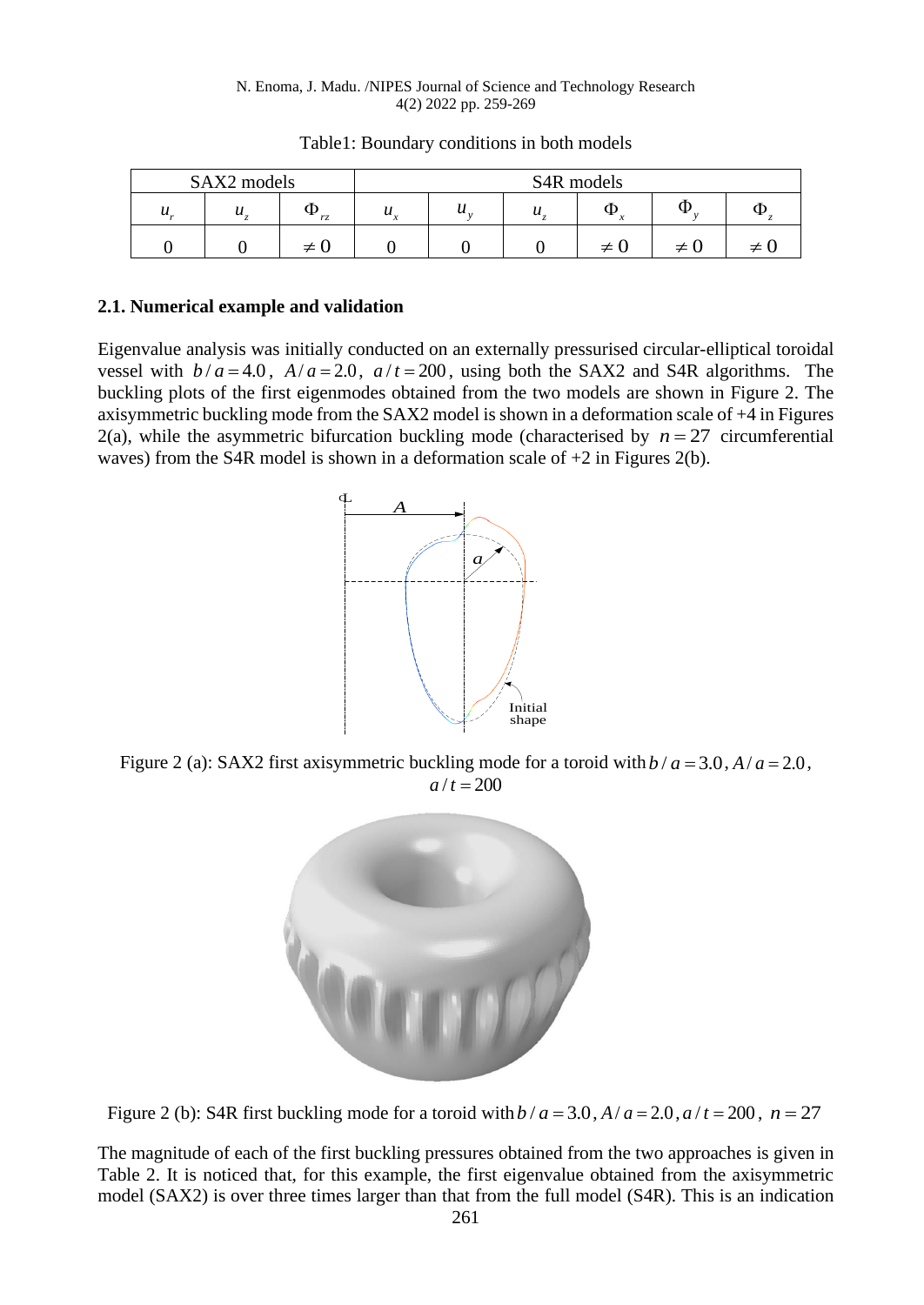#### N. Enoma, J. Madu. /NIPES Journal of Science and Technology Research 4(2) 2022 pp. 259-269

that the lowest buckling mode of the pressurised vessel is asymmetrical about the global axis  $Y - Y$ of the vessel, as seen in Figure 2 (b). Hence, the critical buckling pressure of interest is  $p_{cr} = 0.160 MPa$ , (the first eigenvalue obtained from the S4R model for this case), as shown in Table 2.

|                   | p(MPa)                                    |  |          |
|-------------------|-------------------------------------------|--|----------|
| $b/a$   A/a   a/t | $SAX2$ S <sub>4R</sub>                    |  | $P_{cr}$ |
|                   | $3.0$   2.0   200   0.252   0.160   0.160 |  |          |

Table 2: Comparison of buckling pressures from SAX2 and S4R shell models

The critical buckling pressure was then used in the nonlinear static Riks analysis of the pressurised vessel. The program was set to terminate after 400 increments, and 0.4, 10<sup>-6</sup> and 0.4 initial, minimum and maximum arc length increments. A typical load-deflection curve obtained for the toroidal vessel with  $b/a = 3.0$ ,  $A/a = 2.0$ ,  $a/t = 200$  is shown in Figure 3, where the variation in the external pressure to critical buckling pressure ratio  $(p / p_{cr})$  is plotted against the vertical displacement of the lowest circle of latitude (nadir) per shell thickness  $(\Delta y / t)$ .



Figure 3: The plot of external pressure versus nadir deflection for a toroid with  $b/a = 3.0$ ,  $A/a = 2.0$ ,  $a/t = 200$ 

As seen in Figure 3, the bifurcation buckling is initiated in the zone with the least stiffness mainly as a result of relatively large values of the principal radius of curvature  $r_1$  spanning through a wide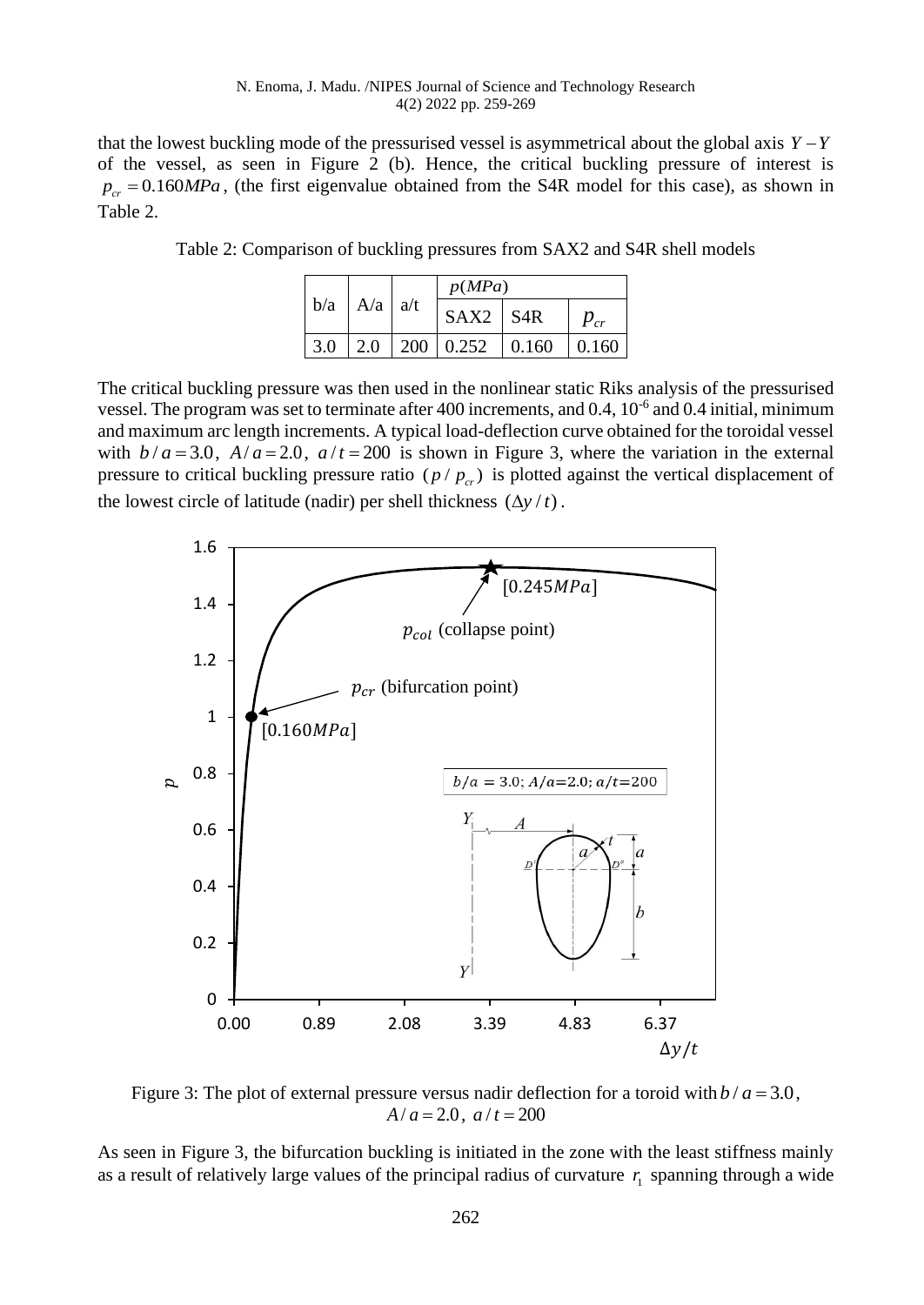spectrum of the meridional profile on the positive Gaussian side of the vessel where the failure started. The span of the meridional spectrum with large values of  $r<sub>1</sub>$  is a function of  $b/a$  ratio. In the meridional span under discussion,  $\phi$  is around  $\pi$  and for  $b/a \gg 1$ , the angle  $\phi$  changes very slowly as one move away from the equator of the semi-elliptical segment. This results in a wider meridional span with large values of  $r_1$ . The value of  $b/a$  from which the present toroidal vessel starts to fail in a non-symmetric mode by bifurcation buckling.

To be able to validate the results, an extreme case of the present circular-elliptical toroidal vessel, where  $b = a$  is used. Hence, the vessel reduces to a circular toroid, which has readily available results for buckling in the literature. For ease of comparison, linear eigenvalue analyses were conducted on a set of circular toroids with geometrical parameters adopted from [2], in which the buckling pressures were calculated using the French finite element program, INCA. The critical buckling results obtained from the present FEM approach are compared with those from the studies by Sobel & Flügge [12], Wang & Zhang [13], and Galletly & Błachut [2] in Table 3. It could be seen that the obtained numerical results in the last column are almost identical to the results obtained from the French finite element program, INCA by Galletly & Błachut, and also compare very well with the results from the studies by Sobel & Flügge, Wang & Zhang.

|     |     | $p_{cr}$ (MPa)    |              |                                 |                               |  |  |  |
|-----|-----|-------------------|--------------|---------------------------------|-------------------------------|--|--|--|
| a/t | A/a | Sobel &<br>Flügge | Wang & Zhang | Galletly $\&$<br><b>Blachut</b> | Abaqus (S4R)<br>Present study |  |  |  |
| 100 | 2.0 | 0.563             | 0.563        | 0.545                           | 0.545                         |  |  |  |
| 100 | 8.0 | 0.239             | 0.222        | 0.221                           | 0.221                         |  |  |  |
| 500 | 2.0 | 0.0126            | 0.0128       | 0.0125                          | 0.0125                        |  |  |  |
| 500 | 8.0 | 0.0052            | 0.005        | 0.005                           | 0.00499                       |  |  |  |

Table 3: Comparison of critical buckling pressures for perfect circular toroidal shells under uniform external pressure.

# **3. Parametric study**

A wide range of geometric parameters of the circular-elliptical toroidal vessel was systematically selected and considered in this section to investigate the influence of the toroidal cross-sectional height to width ratio, opening ratio, and thickness ratio on the bifurcation and collapse behaviour of the toroidal assemblies, as reported in the following:

# **3.1. Effects of the toroidal cross-sectional height-to-width ratios**

Using the Abaqus finite element code, eigenvalue buckling and nonlinear Riks static analyses were conducted on circular-elliptical toroidal vessels under uniform external pressure with S4R shell models. The  $b/a$  ratios are 0.5, 0.75, 1, 2, 3, and 4 as shown with the other geometric parameters and corresponding failure values in Table 4, where the numbers in brackets denote the number of circumferential waves developed at the bifurcation.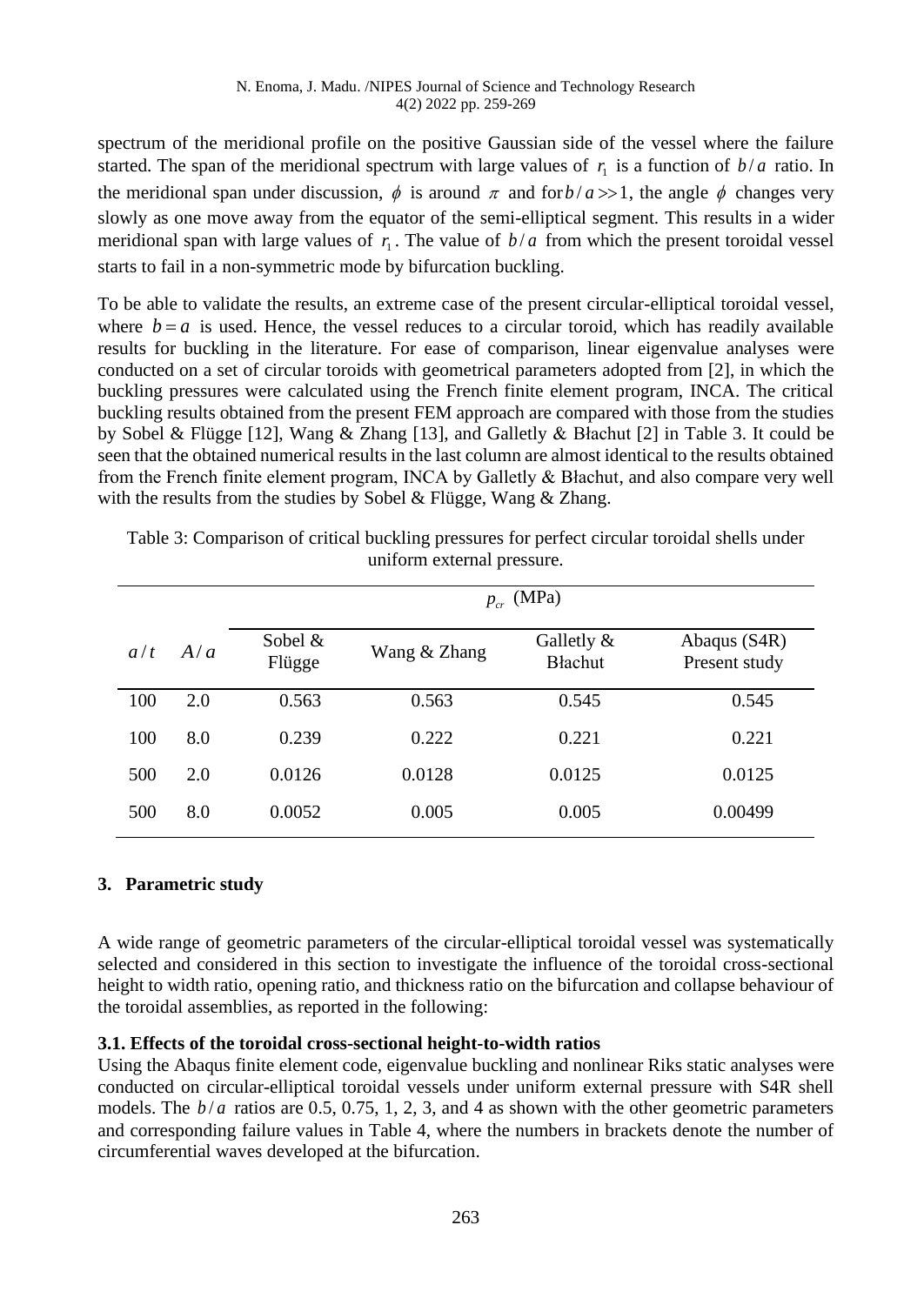|      |     |     | p(MPa)        |           |          |
|------|-----|-----|---------------|-----------|----------|
| b/a  | A/a | a/t | $p_{\rm bif}$ | $p_{col}$ | $p_{cr}$ |
| 0.5  | 2.0 | 200 |               | 0.0601    | 0.0601   |
| 0.75 | 2.0 | 200 |               | 0.0843    | 0.0843   |
| 1.0  | 2.0 | 200 | 0.1068(0)     | 0.4383    | 0.1068   |
| 2.0  | 2.0 | 200 |               | 0.1848    | 0.1848   |
| 3.0  | 2.0 | 200 | 0.1603(27)    | 0.2434    | 0.1603   |
| 4.0  | 2.0 | 200 | 0.0918(22)    | 0.1931    | 0.0918   |

Table 4: Bifurcation pressure,  $p_{\text{bif}}$  and collapse pressure,  $p_{\text{col}}$  for externally pressurised toroidal vessels with various values of  $b/a$ .

In Table 4, it is noticed that for some values of  $b/a$  ratios, the pressurised vessels did not fail by asymmetric bifurcation. Interestingly, within this range of values of  $b/a$ , a vessel with  $b/a = 1$ (which is, of course, a complete circular toroidal vessel) is found to bifurcate with  $n = 0$ circumferential waves. This externally pressurised vessel is seen to have a very stable post-buckling state as the final collapse pressure  $p_{col}$  of the vessel is over four times higher than the bifurcation buckling pressures of 0.1068*MPa* . This is the highest collapse pressure to bifurcation pressure ratio obtained for the various  $b/a$  studied.

In the last column of Table 4, one would note that as  $b/a$  increases from 0.5, the critical pressure  $p_{cr}$  increases steadily until the highest value is attained before reducing steadily. The increase in the values of  $p_{cr}$  as  $b/a$  increases is seen among the relatively short vessels with characteristic first failure modes that are not asymmetric. For the taller vessels, the values of  $p_{cr}$  decrease as  $b/a$ increase. The critical failure mode for these tall vessels is asymmetric about the principal axis of revolution of the vessels.



Figure 4: Critical buckling pressure versus  $b/a$  ratio for different toroidal opening ratios

To get a clearer picture of the vessels to be called 'short' or 'tall' vessels, changes in  $b/a$  were investigated with different values of the toroidal opening ratios  $A/a$ . The values of  $A/a$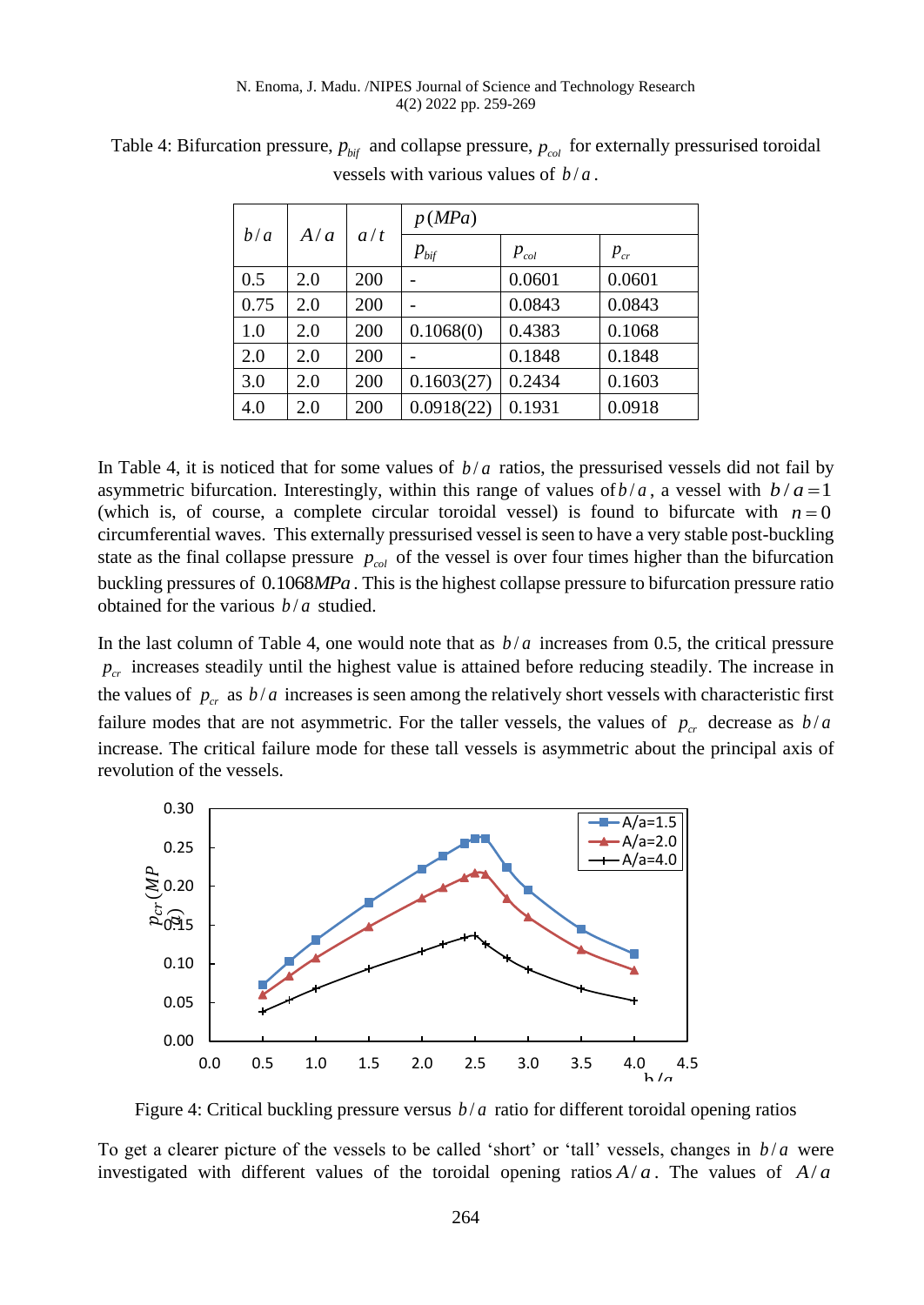considered are relatively for compact  $(A/a = 1.5)$ , medium  $(A/a = 2.0)$  and large diameter  $(A/a = 4.0)$  geometries of the circular-elliptic toroidal vessel, while the  $b/a$  value was varied from 0.5 to 4.0, and the thickness ratio  $a/t$ , support conditions applied only to the inner-most equator and material properties remained the same as before. The critical buckling pressures for the various  $b/a$  ratios are shown in Figure 4.

For the different values of  $A/a$ , results in Figure 4 show that the critical buckling pressure of the vessels increases steadily until a peak value is reached before reducing as  $b/a$  increases from 0, as seen before in Table 4. Hence, as far as first buckling pressure is concern, Figure 4 indicates that toroidal vessels of the type under present investigation are stronger (with peak critical buckling values) if the value of  $b/a$  is around 2.5 for  $a/t = 200$ . However, as mentioned in Section 4.1, the highest collapse pressure of all  $b/a$  ratios studied was obtained for circular toroids  $(b/a = 1.0)$ .

It is also observed that there are distinctly different critical buckling modes corresponding to the toroidal vessels on both sides of the peak pressure value in Figure 4. For  $a/t = 200$ , the critical buckling modes for toroidal geometries with  $b/a$  up to 2.5 are axisymmetrical about the global axis of revolution of the toroids with zero circumferential wave number  $(n=0)$ , while those after  $b/a = 2.5$  are not symmetrical about the global axis of revolution of the toroids with corresponding circumferential wave number that is always greater than zero  $(n > 0)$ . This transition from buckling mode with  $n = 0$  to that of  $n > 0$  is seen not be a function of  $A/a$ . Typical examples of these distinctive buckling modes and their corresponding sectional views are depicted in Figure 5 for each of the indicated circular-elliptic toroidal geometries.



Figure 5(a): View of axisymmetric bifurcation buckling mode for a short toroid with  $b/a = 1$ ,  $A/a = 2$ ,  $a/t = 200$ ,  $n = 0$ ,  $p_{cr} = 0.108 MPa$ 

### **3.2.Effects of the toroidal opening ratios**

The effects of change in toroidal opening ratios on buckling pressures could be seen in Figure 4, where results of critical buckling pressures calculated for different values of  $A/a$  are shown. It is observed that the failure pressure of a circular-elliptic toroidal vessel greatly depends on the compactness of the vessel. For the three  $A/a$  values, i.e. 1.5, 2, and 4 studied, the critical pressure values of the vessels generally reduce in that order. It shows that higher failure pressures are associated with 'compact' vessels when compared to corresponding vessels with larger opening  $A/a$  ratios.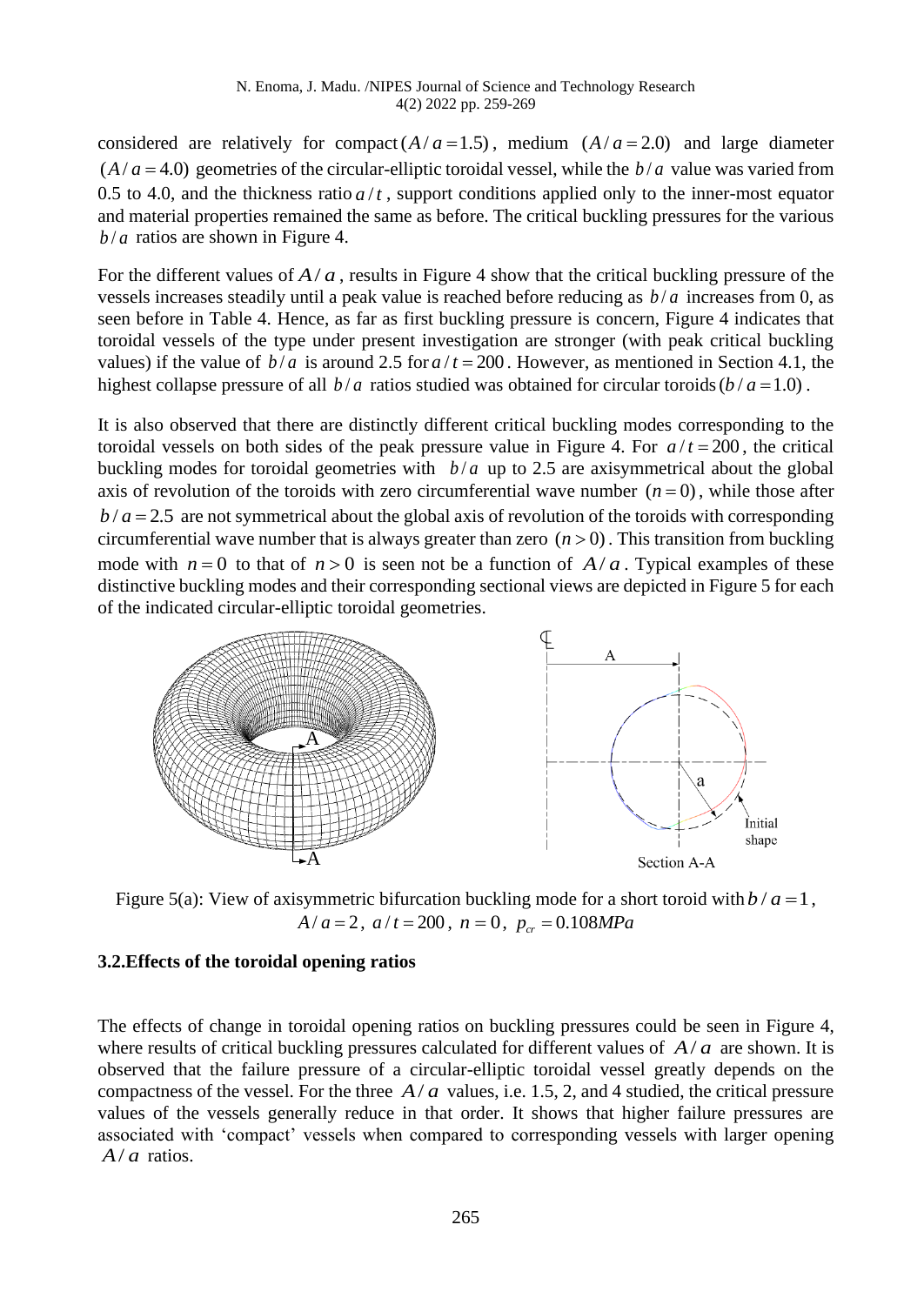

Figure 5(b): View of asymmetric bifurcation buckling mode for a tall toroid with  $b/a = 3.0$ ,  $A/a = 4$ ,  $a/t = 200$ ,  $n = 45$ ,  $p_{cr} = 0.093 MPa$ 

The rate at which the buckling pressure changes with  $A/a$  was investigated for various circularelliptic toroidal geometries. Constant values of  $b/a = 2$  and  $a/t = 200$  were adopted, and the toroidal opening  $A/a$  ratio was varied from 1.25 to 16. The vessels were modelled in Abaqus with S4R shell elements by adopting the mesh densities, boundary constraints, and elastic material properties of the previous examples.

Eigenvalue and nonlinear static analyses were conducted on perfect toroidal vessels and the critical pressure values for the different toroidal opening ratios were recorded and plotted in Figure 6. The plot shows that critical pressure value of the pressurised vessels reduces rapidly as the opening ratio  $A/a$  increases to 4 approximately, and then steadily until  $A/a$  reaches around 9, after which the critical pressure value then reduces slowly, so that the behaviour of the vessel will be identical to that of a long cylindrical shell, as  $A/a \rightarrow \infty$ .



Figure 6: Critical buckling against  $A/a$  for toroids with  $b/a = 2$ ,  $a/t = 200$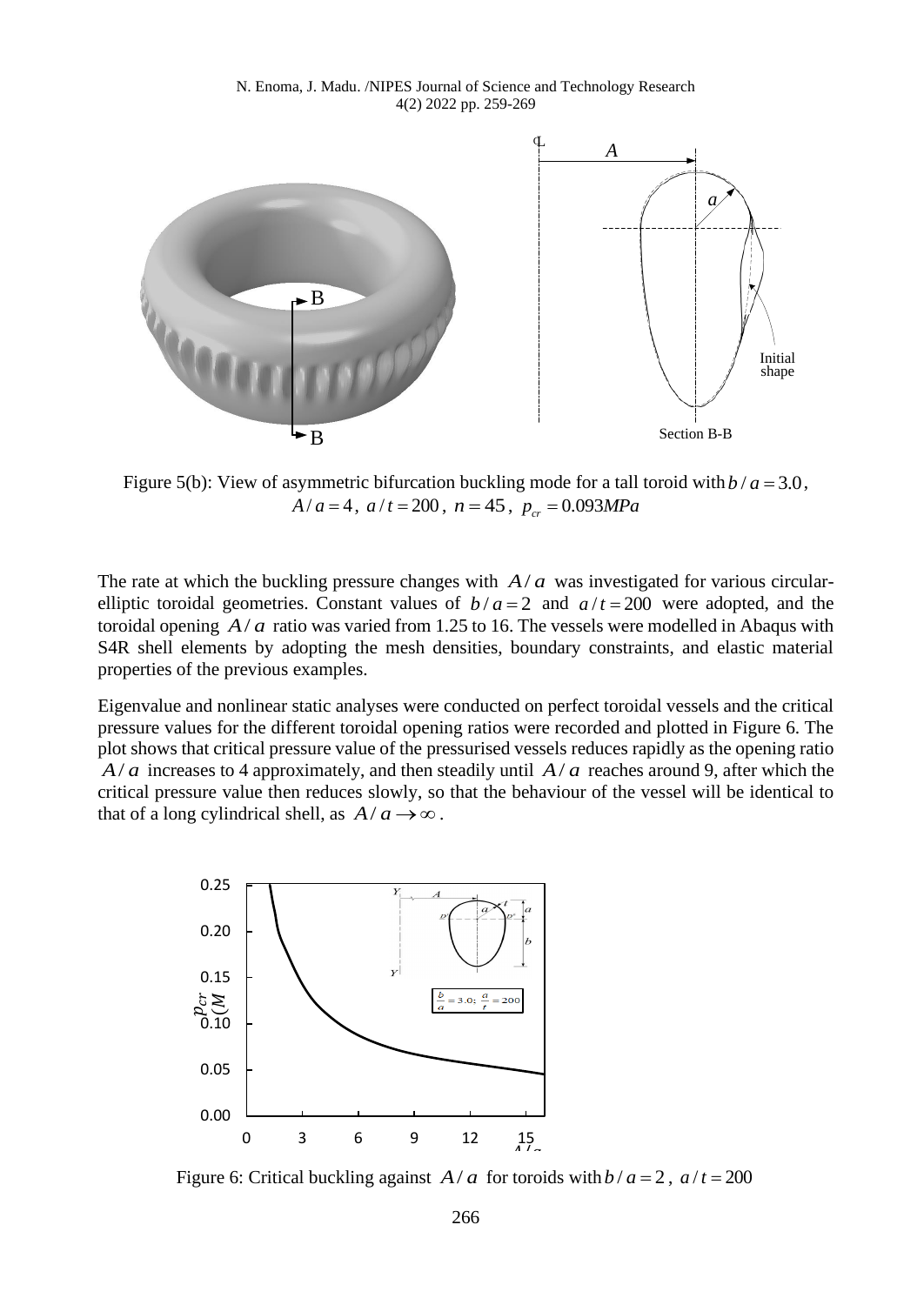### **3.3. Effects of wall thickness ratios**

The influence of changes in wall thickness on the buckling strength of circular-elliptic toroidal assemblies was investigated with S4R shell models. The eigenvalue and nonlinear Riks analyses in Abaqus were employed in the study. Consistent with the material properties and support conditions as adopted above, toroids with  $b/a = 1$ ,  $A/a = 2$  and various thickness ratios were first considered. The load-deflection curves obtained for externally pressurised vessels with values of  $a/t$  ranging from 50 to 500 are shown in Figure 7. As before, the reference point for the deflection values was assumed to be the nadir of the vessels.



Figure 7: Plot of external pressures against nadir deflection for circular-elliptic toroids with different  $a/t$  values.

Table 5: Bifurcation and collapse pressures of externally pressurised circular-elliptical toroids with different  $a/t$  values.

| b/a     | A/a | a/t        | $p_{\text{bif}}(MPa)$ | $p_{col}(MPa)$ |
|---------|-----|------------|-----------------------|----------------|
| 1.0     | 2.0 | 50         | 2.7996                | 10.0810        |
| 1.0     | 2.0 | 100        | 0.5470                | 2.1084         |
| 1.0     | 2.0 | <b>200</b> | 0.1076                | 0.4383         |
| $1.0\,$ | 2.0 | 500        | 0.0127                | 0.0549         |

The position of the bifurcation pressure  $p_{\text{bif}}$  and the axisymmetric collapse pressure  $p_{\text{col}}$  are indicated in Figure 7. The magnitudes of these pressure loads are given in Table 5. As expected, it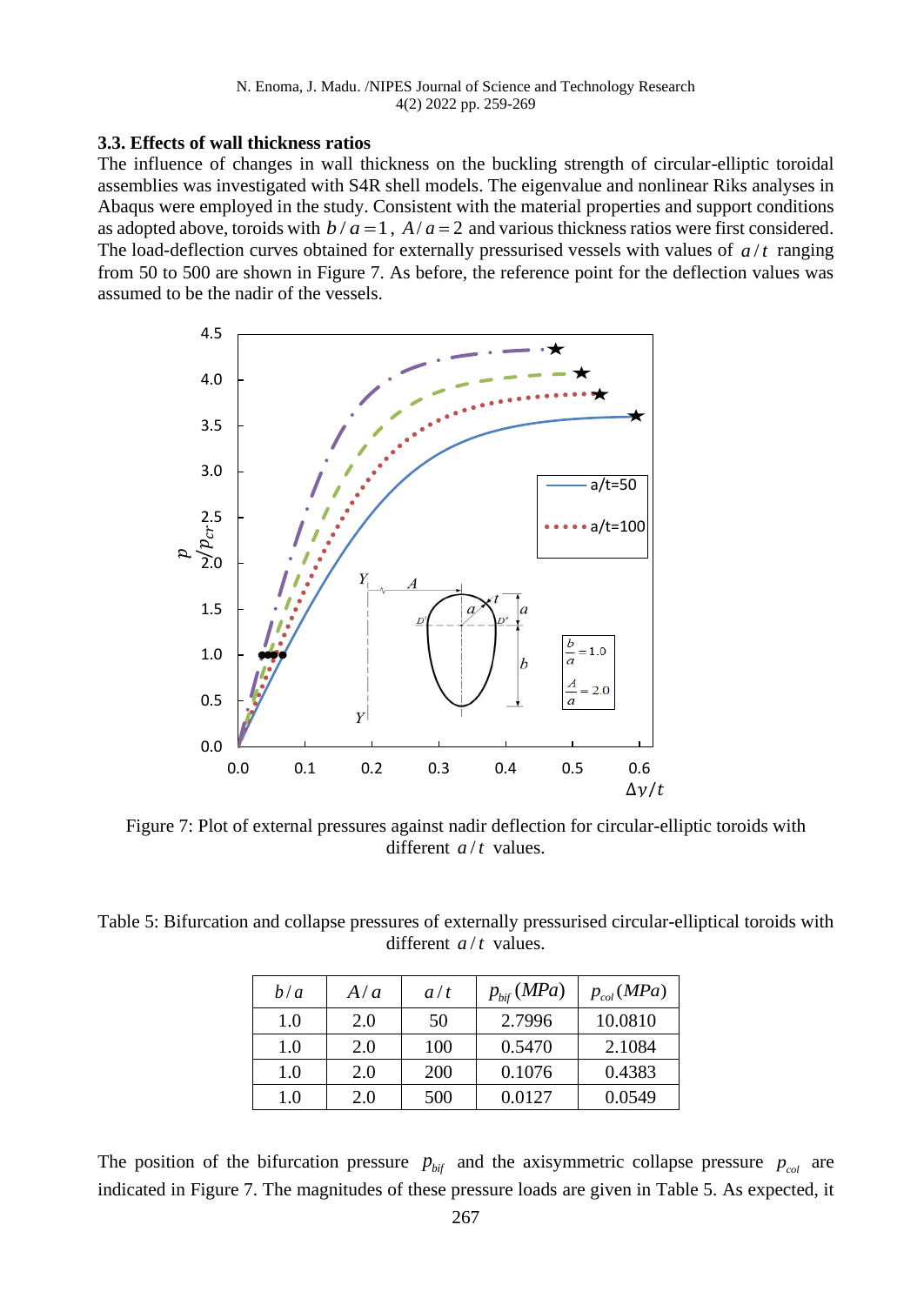is seen that both bifurcation and axisymmetric collapse pressures of the toroidal vessel reduce as the thickness ratio  $a/t$  increases. That is, as the wall thickness  $t$  increases, the failure pressure of the vessel increases.

The rate at which the buckling pressure changes with  $a/t$  was also investigated for various circularelliptic toroidal geometries with three different values of  $b/a$  and a single value of  $A/a = 2.0$ . The toroidal thickness ratio  $a/t$  was varied from 50 to 500. The idealization employed in the modelling of the perfect vessels, including the support conditions and material properties are the same as above. Eigenvalue and nonlinear static analyses were used for the calculation of pressure values in Abaqus, and the critical pressure values for the different values of  $b/a$  obtained are plotted against the toroidal thickness ratio  $a/t$  in Figure 8. The plot shows that critical pressure values of the pressurised vessels reduce spontaneously as  $a/t$  increases to 140 approximately, and then reduces slowly afterwards.



Figure 8: Plot of external pressures versus thickness ratios  $a/t$  for toroids with different  $b/a$ values

### **4. Conclusion**

The buckling behaviour of a novel toroidal vessel with circular-elliptical cross-section under external pressure loading has been numerically studied in this paper, including the buckling response of the vessel due to changes in the cross-sectional geometrical parameters. It is seen that the vessel generally has a stable post-buckling behaviour and may, therefore, be able to resist further load beyond the elastic bifurcation loads. The buckling shape or weakest zone where the buckling